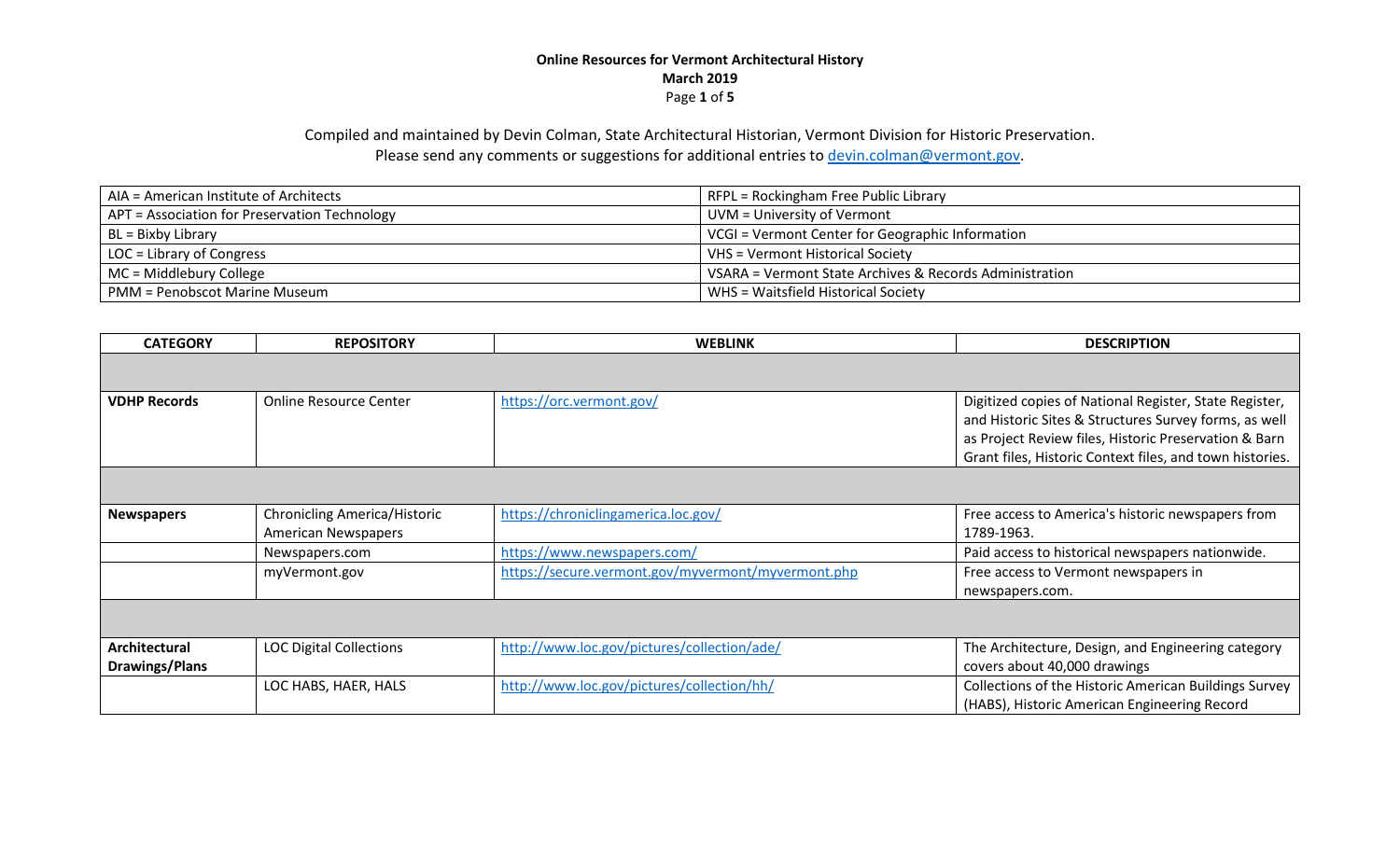## **Online Resources for Vermont Architectural History March 2019** Page **2** of **5**

|                   |                                                                                      |                                                                                                                         | (HAER), and Historic American Landscapes Survey<br>(HALS).                                                                                                                                                |
|-------------------|--------------------------------------------------------------------------------------|-------------------------------------------------------------------------------------------------------------------------|-----------------------------------------------------------------------------------------------------------------------------------------------------------------------------------------------------------|
|                   | <b>UVM Vermont Architectural</b><br><b>Collections Research Guide</b>                | http://researchguides.uvm.edu/Vermont architectural collections                                                         | Guide to architecture-related materials held by UVM<br>Special Collections.                                                                                                                               |
|                   |                                                                                      |                                                                                                                         |                                                                                                                                                                                                           |
| <b>Architects</b> | AIA Historical Directory of<br><b>American Architects</b>                            | https://aiahistoricaldirectory.atlassian.net/wiki/spaces/AHDAA/overvie<br>$\underline{\mathsf{w}}$                      | Information about U.S. architects from the 19 <sup>th</sup> and<br>20 <sup>th</sup> centuries. Includes access to the 1956, 1962,<br>and 1970 American Architects Directory.                              |
|                   | <b>Brief Biographies of American</b><br>Architects Who Died Between 1897<br>and 1947 | https://www.sah.org/docs/misc-resources/brief-biographies-of-<br>american-architects-who-died-between-1897-and-1947.pdf | Transcriptions of 1,200 obituaries published in the<br>American Art Annual and Who's Who in American<br>Art between 1897 and 1947                                                                         |
|                   |                                                                                      |                                                                                                                         |                                                                                                                                                                                                           |
| Photographs       | <b>LOC Farm Security</b><br>Administration/Office of War<br>Information              | http://www.loc.gov/pictures/collection/fsa/                                                                             | An extensive pictorial record of American life<br>between 1935 and 1944. Includes 2,700+ photos<br>taken in Vermont.                                                                                      |
|                   | LOC Carol M. Highsmith Archive                                                       | http://www.loc.gov/pictures/search/?q=vermont&co=highsm                                                                 | Photographs of landmark buildings and throughout<br>the United States. Includes 550+ photos taken in<br>Vermont.                                                                                          |
|                   | <b>LOC National Child Labor</b><br><b>Committee Collection</b>                       | http://www.loc.gov/pictures/collection/nclc/                                                                            | Lewis Hine documented working and living<br>conditions of children in the United States. Includes<br>90+ photos taken in Vermont.                                                                         |
|                   | <b>LOC Panoramic Photos</b>                                                          | http://www.loc.gov/pictures/collection/pan/                                                                             | Approximately four thousand images featuring<br>American cityscapes, landscapes, and group<br>portraits. Includes 40+ photos of Vermont<br>landscapes and villages in the early 20 <sup>th</sup> century. |
|                   | <b>VHS Digital Vermont</b>                                                           | http://www.digitalvermont.org/                                                                                          | Photos and documents from the Vermont Historical<br>Society.                                                                                                                                              |
|                   | UVM Landscape Change Program                                                         | http://www.uvm.edu/landscape/                                                                                           | A virtual collection of images that documents 200<br>years of Vermont's changing face.                                                                                                                    |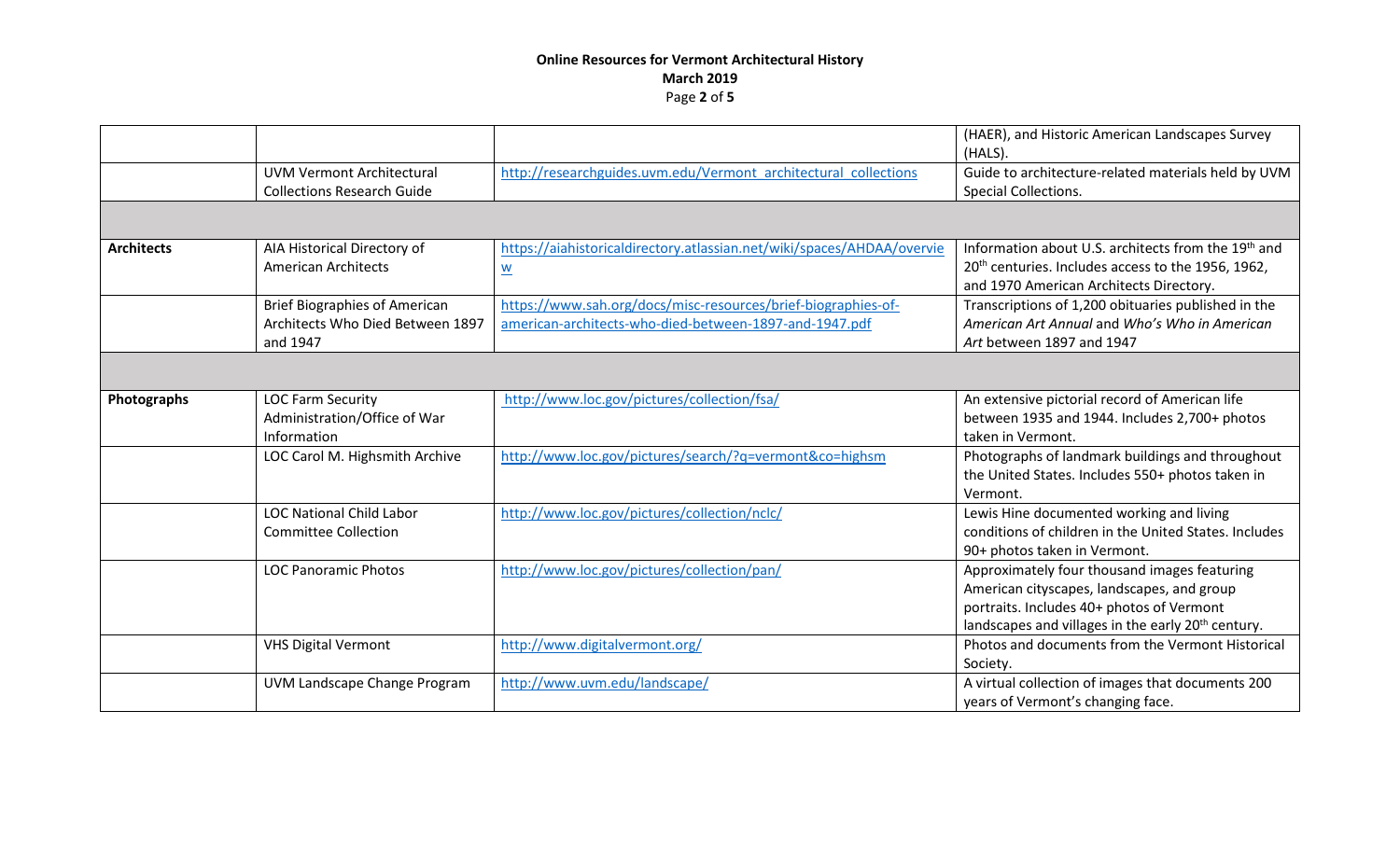## **Online Resources for Vermont Architectural History March 2019** Page **3** of **5**

| MC Early Vermont Postcards<br>Collection                           |               | https://archive.org/details/vermontearlypostcards                  | Over 1,100 photographic postcards from depicting<br>landscapes, structures, disasters, and daily life in<br>early 20th Century Vermont.                                       |
|--------------------------------------------------------------------|---------------|--------------------------------------------------------------------|-------------------------------------------------------------------------------------------------------------------------------------------------------------------------------|
| MC Historic Middlebury<br><b>Photographic Collection</b>           |               | https://archive.org/details/middleburywalkinghistory               | Historic photographs from the Henry Sheldon<br>Museum of Vermont History, originally presented in<br>'A Walking History of Middlebury' by Glenn M.<br>Andres.                 |
| UVM Louis L. McAllister<br>Photographs<br>(Burlington area)        |               | http://cdi.uvm.edu/islandora/object/uvmcdi%253Amcallister          | The L.L. McAllister Collection includes portraits,<br>construction projects, buildings, businesses and<br>events in the Burlington area covering the period ca.<br>1920-1960. |
| BL Photographs of Vergennes, VT                                    |               | http://cdi.uvm.edu/islandora/object/bixby%253Avergennesphotos      | Collection of 794 images comprising 122 years of<br>history in Vergennes.                                                                                                     |
| UVM Porter C. Thayer Photographs<br>(Windham County)               |               | http://cdi.uvm.edu/islandora/object/brooks%253Athayer              | Collection of 1300 photographs made by Porter C.<br>Thayer, who photographed Windham County,<br>Vermont, beginning in 1906 through around 1920.                               |
| <b>UVM Tennie Toussaint</b><br>Photographs<br>(Danville area)      |               | http://cdi.uvm.edu/islandora/object/uvmcdi%253Atoussaint           | Collection includes photographs of agricultural<br>landscapes, logging, mills, barn raisings, and railroad<br>bridges from the Danville, Vermont area, circa 1900.            |
| PMM Eastern Illustrating &<br><b>Publishing Company Collection</b> | company/      | https://penobscotmarinemuseum.org/eastern-illustrating-publishing- | Collection of nearly 40,000 glass plate negatives,<br>including 4,700+ photos of Vermont buildings and<br>towns.                                                              |
| Vintage Aerial                                                     |               | https://vintageaerial.com/photos/vermont                           | Collection of over 18 million aerial photos taken in<br>the second half of the 20 <sup>th</sup> century. Includes 19,000+<br>aerials of Vermont properties.                   |
| <b>Historic Aerials</b>                                            |               | https://www.historicaerials.com/viewer                             | The world's largest database of historical aerial<br>images and topographic maps of the United States.                                                                        |
| <b>RFPL Glass Plate Negatives</b><br>(Bellows Falls)               | bellows-falls | http://rockinghamlibrary.org/history/exhibits/show/downtown-       | 1200+ digitized glass plate negatives from the<br><b>Bellows Falls area</b>                                                                                                   |
| <b>WHS Glass Negative Collection</b><br>(Waitsfield)               |               | https://whsfotos.smugmug.com/share/P7fwkJ                          | Over 800 digitized images the Mad River Valley from<br>the 1870s to the 1900s. Many photos of houses and<br>farmsteads.                                                       |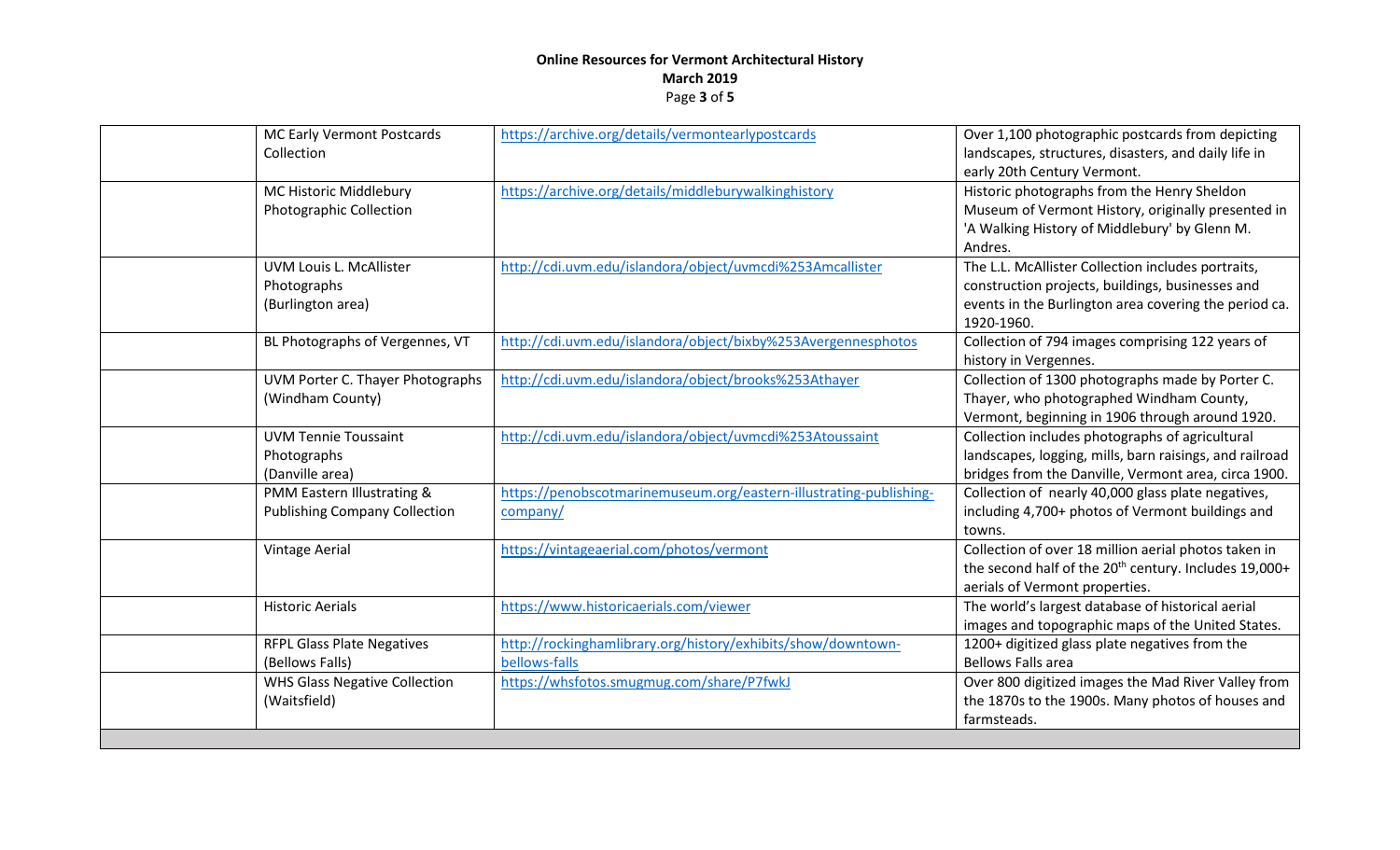## **Online Resources for Vermont Architectural History March 2019** Page **4** of **5**

| <b>Maps</b>           | <b>LOC Sanborn Maps</b>            | https://www.loc.gov/collections/sanborn-maps/                     | Sanborn maps published prior to 1922. Includes<br>300+ Vermont maps in full color. |
|-----------------------|------------------------------------|-------------------------------------------------------------------|------------------------------------------------------------------------------------|
|                       | <b>VHS Sanborn Maps</b>            | https://vermonthistory.org/research/research-resources-           | The Vermont Historical Society provides access to                                  |
|                       |                                    | online/sanborn-maps                                               | the ProQuest collection of digital Sanborn fire                                    |
|                       |                                    |                                                                   | insurance maps from Vermont for the period 1867-                                   |
|                       |                                    |                                                                   | ca. 1948 for its members.                                                          |
|                       | <b>USGS Topographic Maps</b>       | https://ngmdb.usgs.gov/topoview/                                  | A digital repository of USGS 1:250,000 scale and                                   |
|                       |                                    |                                                                   | larger (more detailed) maps printed between 1884                                   |
|                       |                                    |                                                                   | and 2006.                                                                          |
|                       | MC Map Collection                  | https://archive.org/details/middleburycollegemaps&tab=collection  | 19th and early 20th Century maps of Vermont and                                    |
|                       |                                    |                                                                   | the surrounding region from Special Collections and                                |
|                       |                                    |                                                                   | Archives at Middlebury College.                                                    |
|                       | UVM Fire Insurance Maps of         | http://cdi.uvm.edu/islandora/object/uvmcdi%253Afireinsurance      | Large-scale color maps of villages in Chittenden and                               |
|                       | Vermont                            |                                                                   | Franklin Counties published from 1869 to 1922.                                     |
|                       | UVM Historical Maps of Burlington  | http://cdi.uvm.edu/islandora/object/uvmcdi%253Aburlingtonmaps     | Collection of wall maps, city plans, and atlas sheets                              |
|                       | and Winooski, VT                   |                                                                   | published between 1830-1890. Maps of the                                           |
|                       |                                    |                                                                   | neighboring village of Winooski are also included in                               |
|                       |                                    |                                                                   | the collection.                                                                    |
|                       | <b>VSARA Maps and Plans</b>        | https://www.sec.state.vt.us/archives-records/state-archives/find- | Maps and plans for Vermont communities, including                                  |
|                       |                                    | records/maps-and-plans.aspx?placeId=30711                         | early lotting and division plans.                                                  |
|                       |                                    |                                                                   |                                                                                    |
| <b>Parcel</b>         | <b>VCGI Interactive Map Viewer</b> | http://maps.vermont.gov/vcgi/html5viewer/?viewer=vtmapviewer      | GIS map with "unofficial" parcel data for most                                     |
| Data/Boundaries       |                                    |                                                                   | Vermont communities.                                                               |
|                       |                                    |                                                                   |                                                                                    |
| <b>Trade</b>          | <b>APT Building Technology</b>     | https://archive.org/details/buildingtechnologyheritagelibrary     | Collection of 10,000 American and Canadian, pre-                                   |
| Catalogs/Pattern      |                                    |                                                                   | 1964 architectural trade catalogs, house plan books                                |
| <b>Books/Building</b> |                                    |                                                                   | and technical building guides.                                                     |
| <b>Manuals</b>        |                                    |                                                                   |                                                                                    |
|                       |                                    |                                                                   |                                                                                    |
|                       |                                    |                                                                   |                                                                                    |